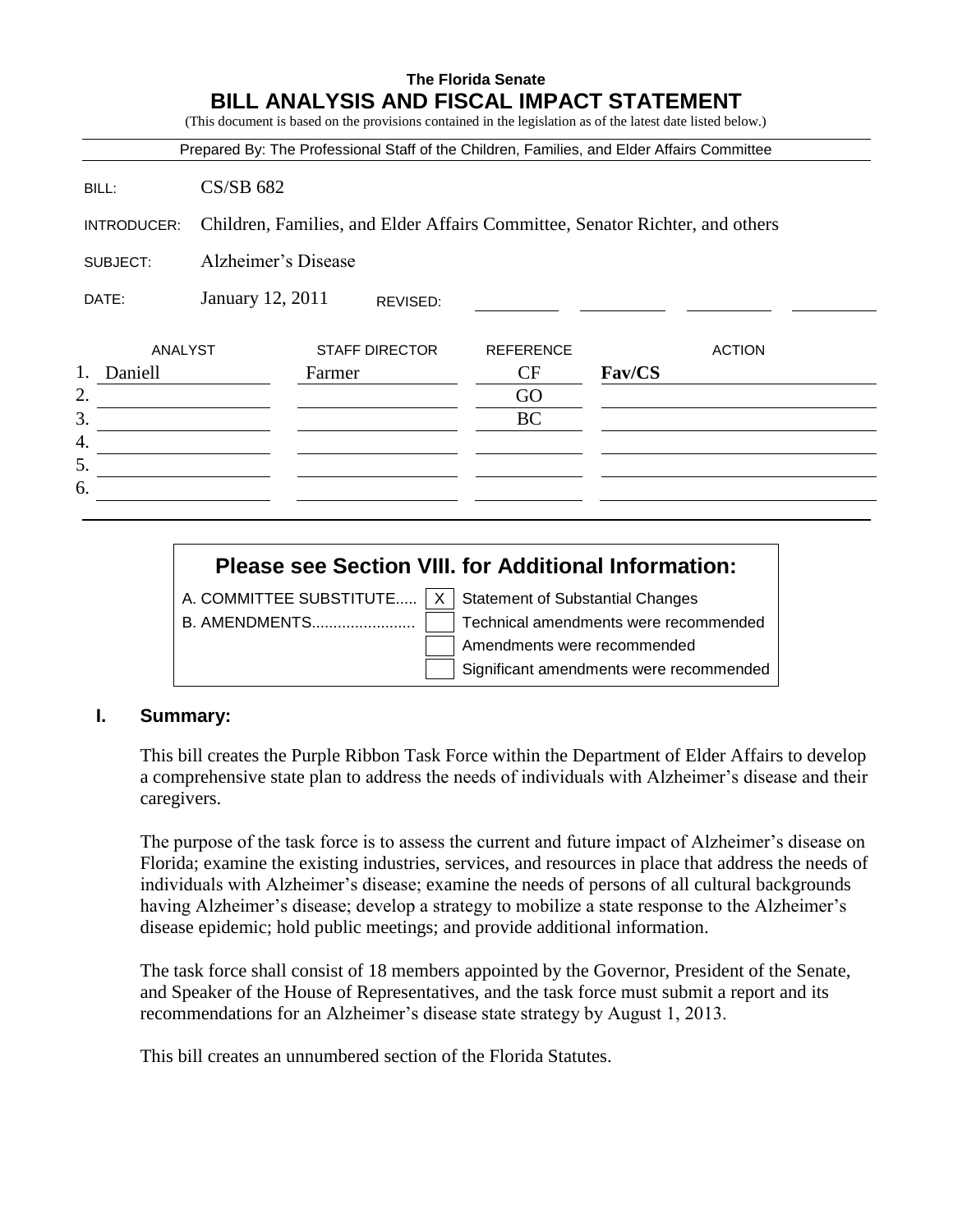## **II. Present Situation:**

#### **Alzheimer's Disease**

Alzheimer's disease is a progressive, degenerative disorder that attacks the brain's nerve cells and results in loss of memory, thinking, and language skills, and behavioral changes. $1$ Alzheimer's disease was named after Dr. Alois Alzheimer, a German physician, who in the early 1900's cared for a 51-year-old woman suffering from severe dementia. Upon the woman's death, Dr. Alzheimer conducted a brain autopsy and found bundles of neurofibers and plaques in her brain, which are distinguishing characteristics of what we call Alzheimer's disease today.<sup>2</sup>

There are approximately 5.4 million Americans currently living with Alzheimer's disease, and that number is projected to rise to 16 million by 2050.<sup>3</sup> As the life expectancy for Americans has continued to rise, so has the number of new cases of Alzheimer's disease. For instance, in 2000 there were an estimated 411,000 new cases of Alzheimer's disease in the United States, and in 2010 that number was estimated to be  $454,000 - a$  10 percent increase.<sup>4</sup> That number is expected to rise to 959,000 new cases of Alzheimer's disease by 2050, a 130-percent increase from 2000.<sup>5</sup> Specifically in Florida, approximately 360,000 people age 65 or older had Alzheimer's disease in 2000 and in 2010, that number had risen to  $450,000$ .<sup>6</sup>

As the number of people with Alzheimer's disease increases, so does the cost of caring for these individuals. In 2011, the aggregate cost for health care, long-term care, and hospice for persons with Alzheimer's and other dementias was estimated to be \$183 billion. That number is projected to be \$1.1 trillion by 2050.<sup>7</sup> A major contributing factor to the cost of care for persons with Alzheimer's is that these individuals have more hospital stays, skilled nursing home stays, and home healthcare visits than older persons who do not have Alzheimer's. Research shows that 22 percent of individuals with Alzheimer's disease who have Medicare also have Medicaid coverage, which pays for nursing home care and other long-term care services.<sup>8</sup> The total Medicaid spending for people with Alzheimer's disease (and other dementia) was estimated to be \$37 billion in  $2011$ .<sup>9</sup>

In addition to the cost of health care, there is a significant cost associated with unpaid caregivers. An unpaid caregiver is primarily a family member, but can also be other relatives or friends. Such caregivers often provide assistance with daily activities, such as shopping for groceries, preparing meals, bathing, dressing, grooming, assisting with mobility, helping the person take

<sup>2</sup> Michael Plontz, *A Brief History of Alzheimer's Disease*, TODAY'<sup>S</sup> CAREGIVER,

[http://www.caregiver.com/channels/alz/articles/a\\_brief\\_history.htm](http://www.caregiver.com/channels/alz/articles/a_brief_history.htm) (last visited Aug. 2, 2011). <sup>3</sup> Alzheimer's Assn., *Fact Sheet: 2011 Alzheimer's Disease Facts and Figures* (March 2011), *available at* [http://www.alz.org/documents\\_custom/2011\\_Facts\\_Figures\\_Fact\\_Sheet.pdf](http://www.alz.org/documents_custom/2011_Facts_Figures_Fact_Sheet.pdf) (last visited Aug. 3, 2011).

 $\overline{a}$ 

9 *Id*. at 44.

<sup>1</sup> Alzheimer's Foundation of America, *About Alzheimer's, Definition of Alzheimer's,* <http://www.alzfdn.org/AboutAlzheimers/definition.html> (last visited Aug. 2, 2011).

<sup>4</sup> Alzheimer's Assn., *2011 Alzheimer's Disease Facts and Figures*, 7 ALZHEIMER'S & DEMENTIA (Issue 2) at 17, *available at* [http://www.alz.org/downloads/Facts\\_Figures\\_2011.pdf](http://www.alz.org/downloads/Facts_Figures_2011.pdf) (last visited Jan. 10, 2012).

<sup>5</sup> *Id*.

<sup>6</sup> *Id*. at 18.

<sup>7</sup> *Id.* at 35.

<sup>8</sup> *Id*.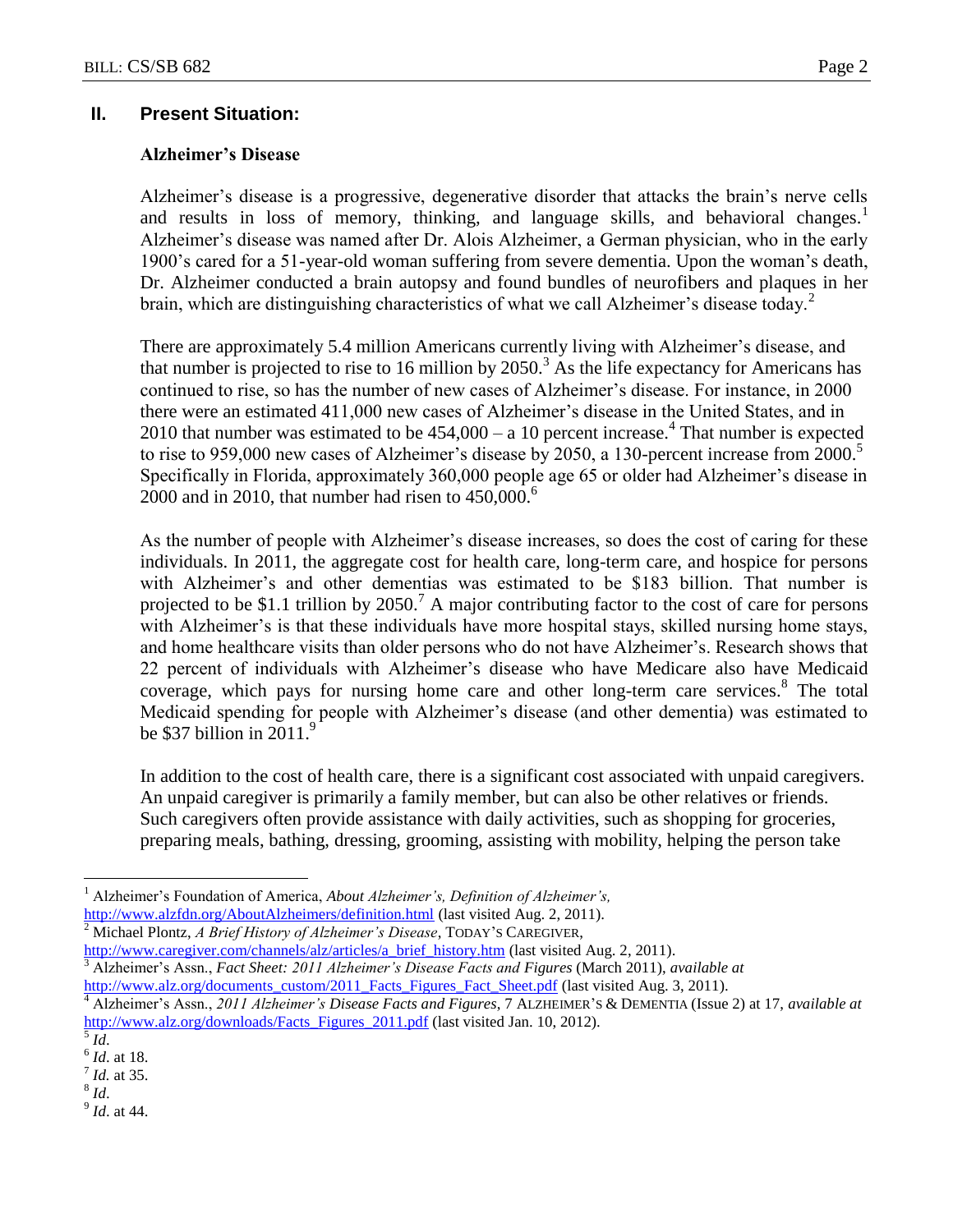medications, making arrangements for medical care, and performing other household chores. In 2010, nearly 15 million unpaid caregivers provided an estimated 17 billion hours of unpaid care, valued at \$202.6 billion.<sup>10</sup> In 2010, there were 960,037 caregivers in Florida with an estimated value of unpaid care reaching nearly \$13.5 million.<sup>11</sup>

#### **Alzheimer's Disease Initiative**

In 1985, the Florida Legislature put into place the Alzheimer's Disease Initiative (ADI or Initiative). The Initiative has four objectives: (1) to provide supportive services; (2) to establish memory disorder clinics; (3) to provide model day care programs to test new care alternatives; and (4) to establish a research database and brain bank to support research.<sup>12</sup> There are 15 memory disorder clinics throughout the state, 13 of which are state funded.<sup>13</sup> The purpose of these clinics is to conduct research related to diagnostic technique, therapeutic interventions, and supportive services for persons with Alzheimer's disease and to develop caregiver-training materials.<sup>14</sup> According to ADI, the memory disorder clinics are required to:

- Provide services to persons suspected of having Alzheimer's disease or other related dementia;
- Provide four hours of in-service training during the contract year to all ADI respite and model day care service providers and develop and disseminate training models to service providers and the Department of Elder Affairs;
- Develop training materials and educational opportunities for lay and professional caregivers and provide specialized training for caregivers and caregiver organizations;
- Conduct service-related applied research;
- Establish a minimum of one annual contact with each respite care and model day care service provider to discuss, plan, develop, and conduct service-related research projects; and
- Plan for the public dissemination of research findings through professional papers and to  $\bullet$ the general public.<sup>15</sup>

Individuals diagnosed with or suspected of having Alzheimer's disease are eligible for memory disorder clinic services. In fiscal year 2009-2010, Florida's memory disorder clinics received nearly \$3 million in state funds and served just over 5,000 clients.<sup>16</sup>

Model day care programs have been established in conjunction with memory disorder clinics to test therapeutic models and provide day care services. These programs provide a safe environment where Alzheimer's patients can socialize with each other, as well as receive therapeutic interventions designed to maintain or improve their cognitive functioning. Model day

 $\overline{a}$ 

<sup>&</sup>lt;sup>10</sup> This number was established by using an average of 21.9 hours of care a week with a value of \$11.93 per hour. *Id.* at 27.  $11$  *Id.* at 32.

<sup>&</sup>lt;sup>12</sup> Fla. Dep't of Elder Affairs, *Alzheimer's Disease Initiative*, *http://elderaffairs.state.fl.us/english/alz.php* (last visited Aug. 16, 2011).

<sup>13</sup> *Id*.

<sup>&</sup>lt;sup>14</sup> Section 430.502(2), F.S.

<sup>15</sup> Fla. Dep't of Elder Affairs, *Summary of Programs and Services*, 87-88 (Feb. 2011), *available at*  [http://elderaffairs.state.fl.us/english/pubs/pubs/sops2011/Files/2011\\_SOPS\\_full%20web.pdf](http://elderaffairs.state.fl.us/english/pubs/pubs/sops2011/Files/2011_SOPS_full%20web.pdf) (last visited Aug. 16, 2011).  $\overline{16}$  *Id.* at 91.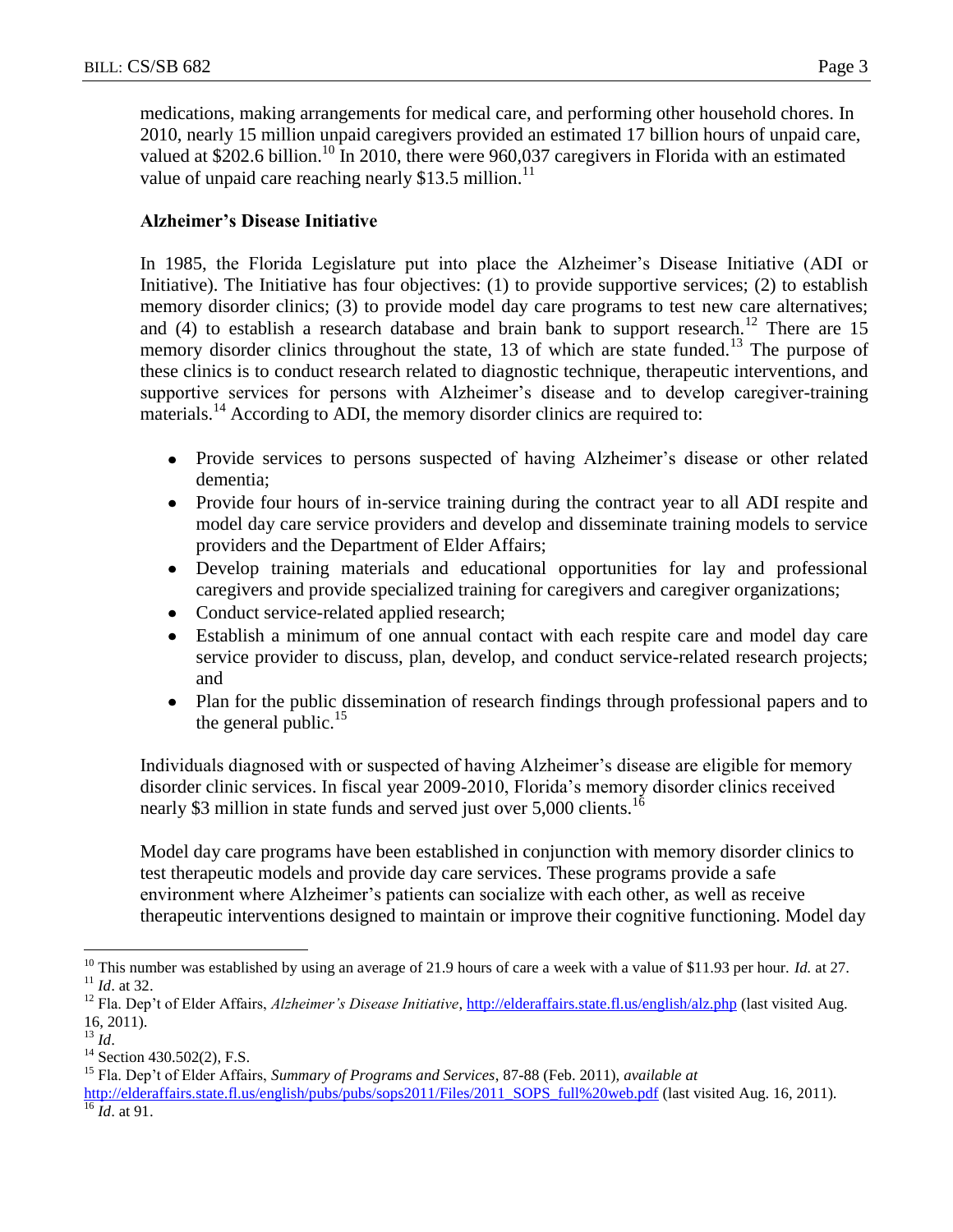care programs also provide training for health care and social service personnel in the care of individuals with Alzheimer's disease or related memory disorders. There are currently four model day care programs in the state.<sup>17</sup>

The ADI also includes respite care services, which includes in-home, facility-based, emergency and extended care respite for caregivers who serve individuals with memory disorders.<sup>18</sup> In additional to respite care services, caregivers and consumers may receive supportive services essential to maintaining individuals with Alzheimer's disease or related dementia in their own homes. The supportive services may include caregiver training and support groups, counseling, consumable medical supplies and nutritional supplements. Services are authorized by a case manager based on a comprehensive assessment. Alzheimer's Respite Care programs are established in all of Florida's 67 counties.<sup>19</sup>

# **Alzheimer's Disease State Plans**<sup>20</sup>

Currently, 30 states and the District of Columbia have developed or are in the process of developing state plans to deal with the Alzheimer's disease epidemic. In 2009, the Alzheimer's Study Group (ASG), an 11 member blue ribbon panel, released a report outlining recommendations to deal with Alzheimer's disease related issues and policy. These recommendations included:

- Expanding the type, pace, and level of funding of Alzheimer's research;
- Instituting value-based payments to reimburse providers who care for individuals with Alzheimer's; and
- Creating an Alzheimer's Solutions Project Office within the federal government to coordinate and oversee implementation of Alzheimer's-related issues and policy.

In response to the ASG report, Congress passed the National Alzheimer's Project Act (NAPA). NAPA requires the federal Department of Health and Human Services to create a national strategic plan to coordinate Alzheimer's disease efforts across the federal government.

Florida does not currently have a state plan in place to deal with the Alzheimer's disease crisis. Developing and implementing a state plan is a four-phase process.<sup>21</sup> The first phase is a state mandate that puts the weight of state government behind the development of an Alzheimer's disease state plan through the creation of a state plan task force. This bill would accomplish the first phase of the state plan process.

 $\overline{a}$ 

<sup>17</sup> Fla. Dep't of Elder Affairs, *supra* note 12.

<sup>18</sup> *Id*.

<sup>19</sup> *Id*.

<sup>&</sup>lt;sup>20</sup> Alzheimer's Assn., *Issue Kit: State Government Alzheimer's Disease Plans*, 4 (on file with the Senate Committee on Children, Families, and Elder Affairs).

 $21$  The first phase involves creating a state task force to develop an Alzheimer's disease state plan. The second phase involves the development of the state plan as mandated by the task force. Phase three is translating the vision of the state plan into actual public policy. And phase four focuses on executing the programs and enforcement of the policies outlined in the state plan. *Id*. at 5.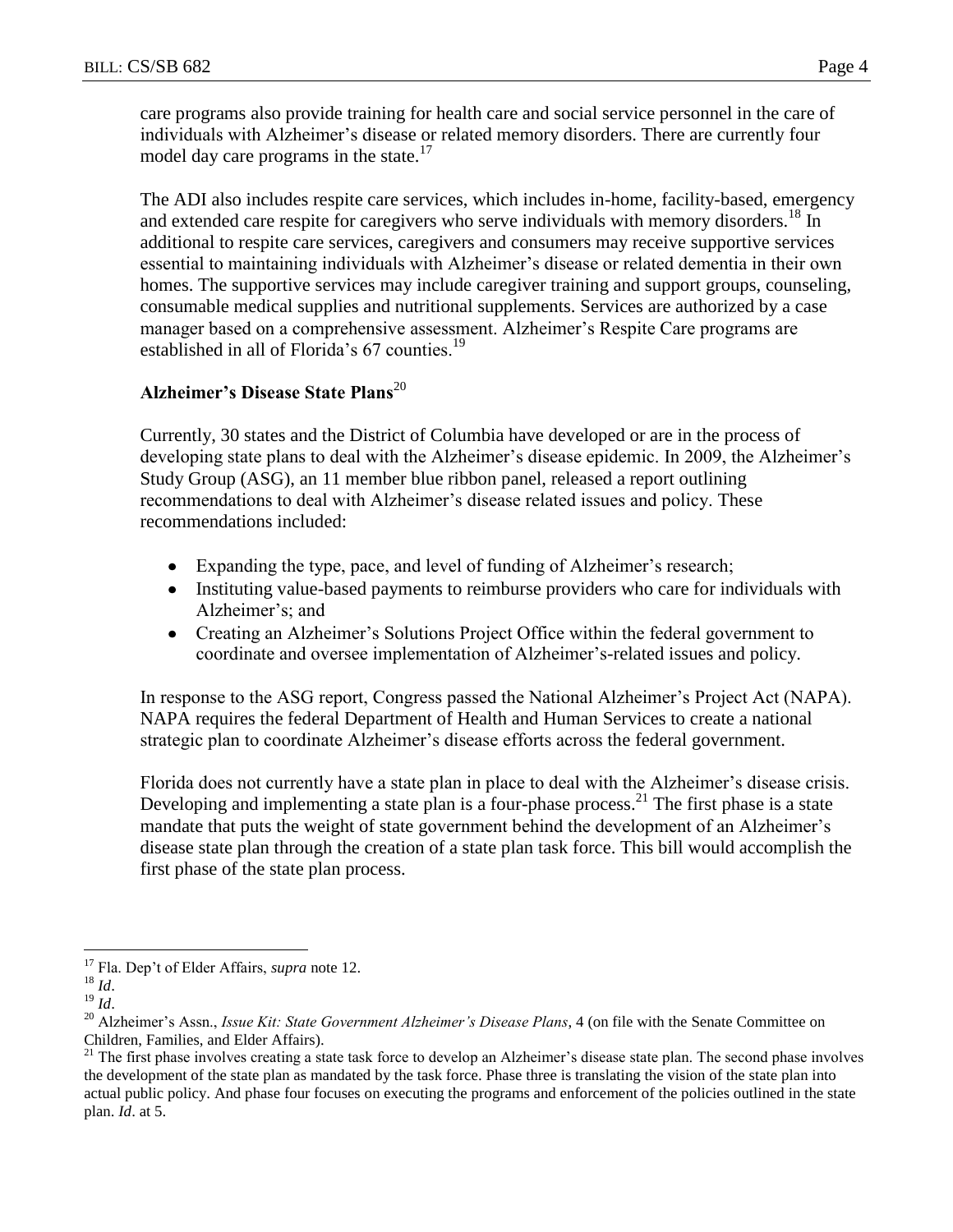## **III. Effect of Proposed Changes:**

This bill creates the Purple Ribbon Task Force within the Department of Elder Affairs (DOEA) to develop a comprehensive state plan to address the needs of individuals with Alzheimer's disease and their caregivers.

The purpose of the task force is to:

- Assess the current and future impact of Alzheimer's disease and related forms of dementia on the state.
- Examine the existing industries, services, and resources addressing the needs of persons having Alzheimer's disease or a related form of dementia and their family caregivers.
- Examine the needs of persons of all cultural backgrounds having Alzheimer's disease or a related form of dementia and how their lives are affected by the disease from youngeronset, through mid-stage, to late-stage.
- Develop a strategy to mobilize a state response to Alzheimer's disease.
- Hold public meetings to gather feedback on the recommendations submitted by persons having Alzheimer's disease or a related form of dementia and their family caregivers and by the general public.

Additionally, the bill requires the task force to provide information regarding state trends with respect to people with Alzheimer's disease or a related form of dementia and their needs, including, but not limited to:

- The role of the state in providing community-based care, long-term care, family caregiver support, and assistance to persons who are in the early stages of Alzheimer's disease, who have younger-onset Alzheimer's disease, or who have a related form of dementia;
- The development of state policy with respect to persons having Alzheimer's disease or a related form of dementia;
- Surveillance of persons having Alzheimer's disease or a related form of dementia for the purpose of accurately estimating the number of such persons in the state;
- Existing services, resources, and capacity;
- $\bullet$ The type, cost, and availability of dementia services in the state;
- Policy requirements and effectiveness for dementia-specific training for professionals providing care;
- Quality care measures employed by providers of care;
- The capability of public safety workers and law enforcement officers to respond to persons having Alzheimer's disease or a related form of dementia;
- The availability of home and community-based services and respite care for persons having Alzheimer's disease or a related form of dementia and education and support services to assist their families and caregivers;
- An inventory of long-term care facilities and community-based services serving persons having Alzheimer's disease or a related form of dementia;
- The adequacy and appropriateness of geriatric-psychiatric units for persons having behavior disorders associated with Alzheimer's disease or other dementia;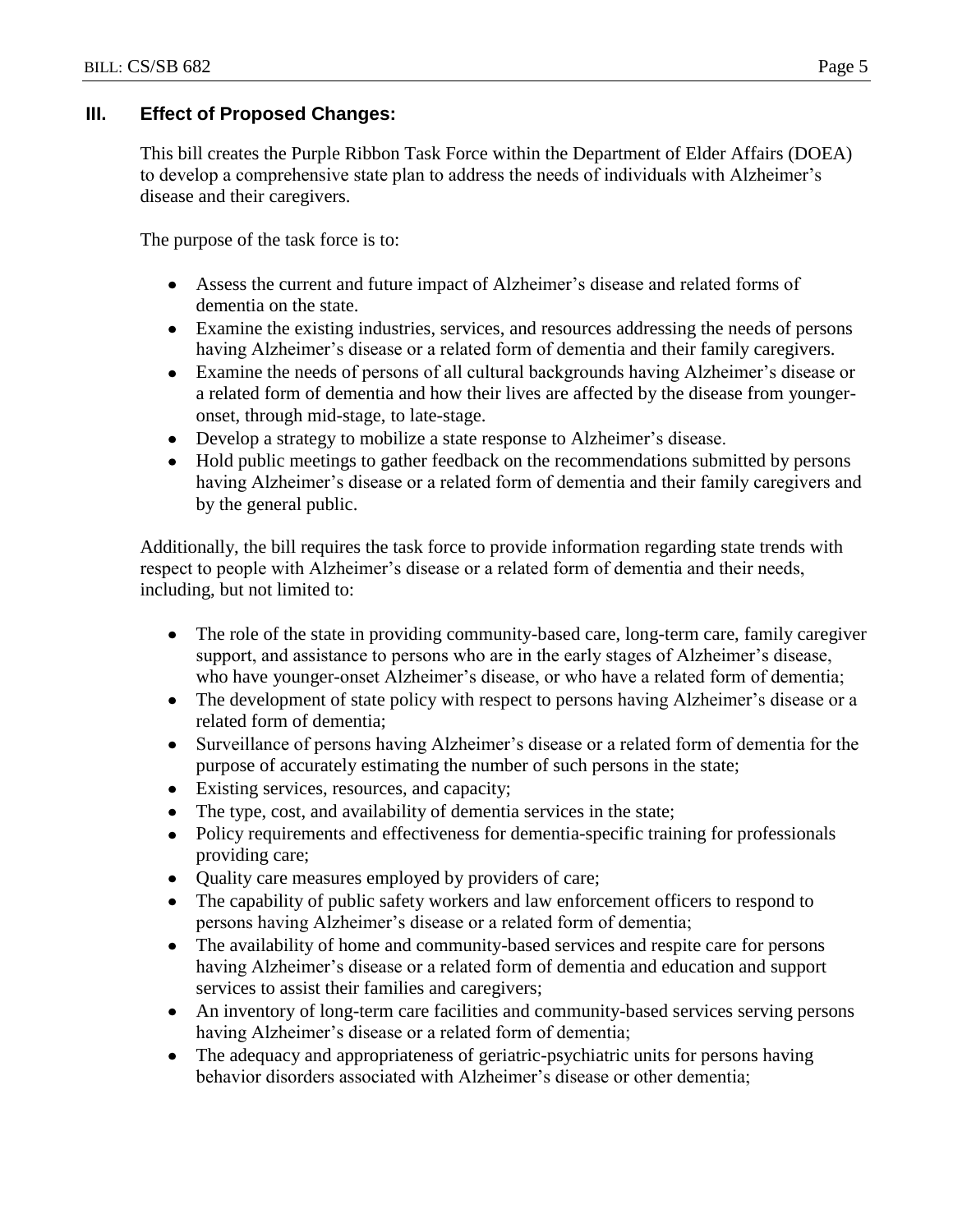- Residential assisted living options for persons having Alzheimer's disease or a related form of dementia;
- The level of preparedness of service providers before, during, and after a catastrophic emergency involving a person having Alzheimer's disease or a related form of dementia;
- Needed state policies or responses.

The task force shall consist of 18 members, six appointed by the Governor, six appointed by the President of the Senate, and six appointed by the Speaker of the House of Representatives. The members of the task force shall be as follows:

- A member of the House of Representatives;  $\bullet$
- A member of the Senate;
- A representative from the Alzheimer's Association;
- At least one person having Alzheimer's disease or a related form of dementia;
- At least one family caregiver or former family caregiver of a person having Alzheimer's disease or a related form of dementia;
- A representative from the Alzheimer's Disease Advisory Committee;
- A representative of law enforcement with knowledge about the disappearance, abuse, exploitation, and suicide of persons having Alzheimer's disease or a related form of dementia;
- A representative who has knowledge of and experience with the Baker Act and its impact on persons having Alzheimer's disease or a related form of dementia;
- An expert on disaster preparedness and response for persons having Alzheimer's disease or a related form of dementia;
- A representative of a health care facility or hospice that serves persons with Alzheimer's disease;
- A representative of the adult day care services industry;
- A representative of health care practitioners specializing in the treatment of persons having Alzheimer's disease or related dementias;
- A Florida board-certified elder law attorney;
- A representative of the area agencies on aging or aging and disability resource centers;
- A person who is an Alzheimer's disease researcher;
- A representative from a memory disorder clinic;
- A representative of the assisted living facility industry; and
- A representative of the skilled nursing facility.

Task force appointments must be made by July 1, 2012, and members of the task force are to serve without compensation and may not receive reimbursement for per diem or travel expenses.

Finally, the task force must submit a report of its findings and date-specific recommendations in the form of an Alzheimer's disease state strategy and policy recommendations to the Governor and Legislature by August 1, 2013. The task force will terminate on the earlier of the date the report is submitted or August 1, 2013.

The bill shall take effect upon becoming a law.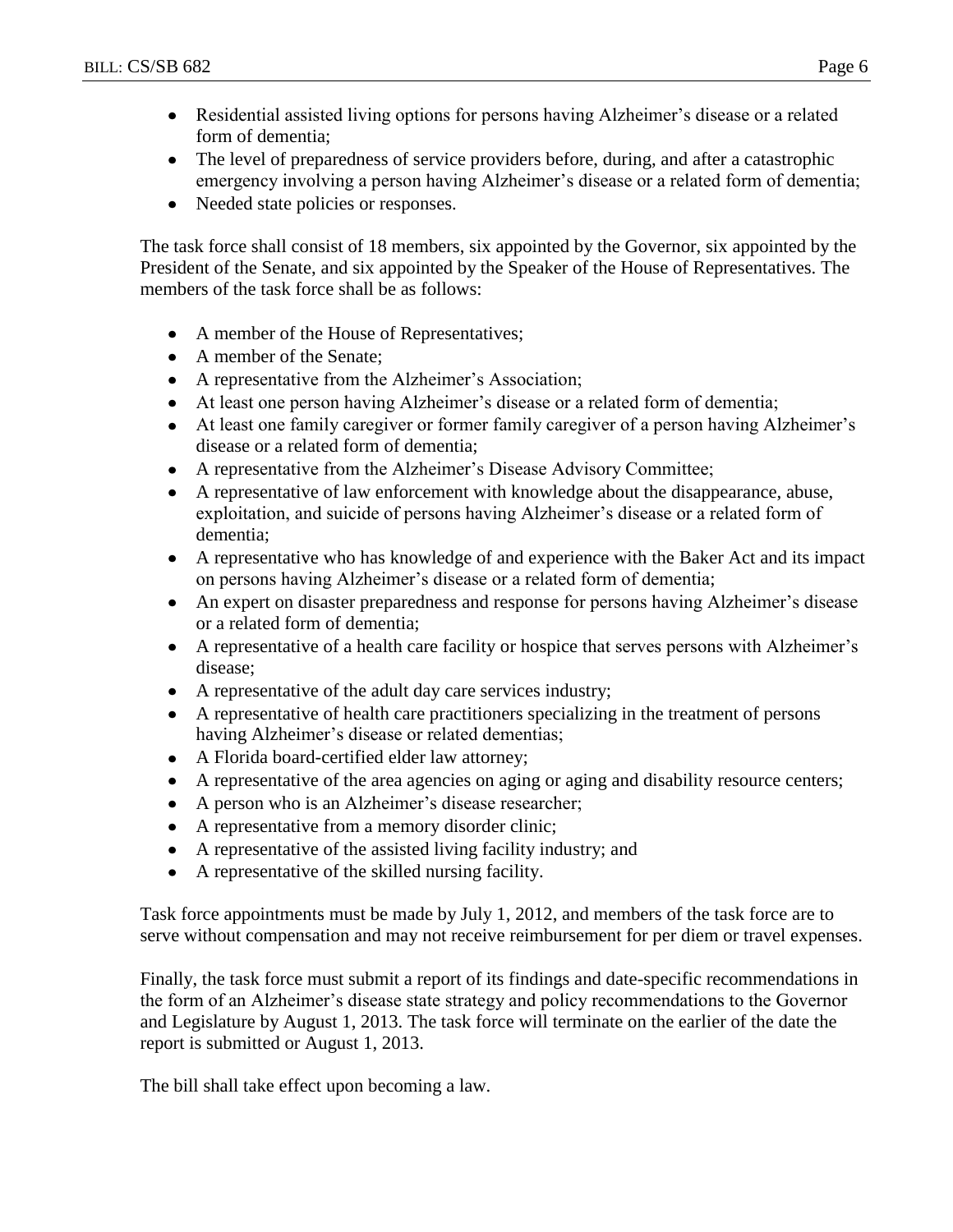#### **IV. Constitutional Issues:**

A. Municipality/County Mandates Restrictions:

None.

B. Public Records/Open Meetings Issues:

None.

C. Trust Funds Restrictions:

None.

## **V. Fiscal Impact Statement:**

A. Tax/Fee Issues:

None.

B. Private Sector Impact:

This bill creates the Purple Ribbon Task Force comprising of 18 members. These members are to serve on the task force without compensation and may not receive reimbursement for per diem or travel expenses. Accordingly, any costs that may be incurred as a result of participating on the task force will be borne by the individual.

C. Government Sector Impact:

The bill creates the Purple Ribbon Task Force within the Department of Elder Affairs (DOEA or department) and provides that the department shall provide any necessary administrative support for the task force. According to a representative from the department, this bill should have an insignificant impact on DOEA because any potential fiscal impact is expected to be absorbed with existing resources. $^{22}$ 

## **VI. Technical Deficiencies:**

Lines 163-168 of the bill provide that the task force is to hold public meetings and gather recommendations from the public, however, the bill does not specify what the purpose of the public meetings is or what type of recommendations the task force should be collecting from the public.

## **VII. Related Issues:**

None.

 $\overline{a}$ 

<sup>22</sup> Health & Human Servs. Access Subcommittee, The Florida House of Representatives, *HB 473, Alzheimer's Disease*, 6, *available at*

[http://www.flsenate.gov/Session/Bill/2012/0473/Analyses/YluJKpGJQ1ZB6M7smYBwSel=PL=rCo=%7C11/Public/Bills/04](http://www.flsenate.gov/Session/Bill/2012/0473/Analyses/YluJKpGJQ1ZB6M7smYBwSel=PL=rCo=%7C11/Public/Bills/0400-0499/0473/Analysis/h0473a.HSAS.PDF) [00-0499/0473/Analysis/h0473a.HSAS.PDF](http://www.flsenate.gov/Session/Bill/2012/0473/Analyses/YluJKpGJQ1ZB6M7smYBwSel=PL=rCo=%7C11/Public/Bills/0400-0499/0473/Analysis/h0473a.HSAS.PDF) (last visited Jan. 9, 2012).